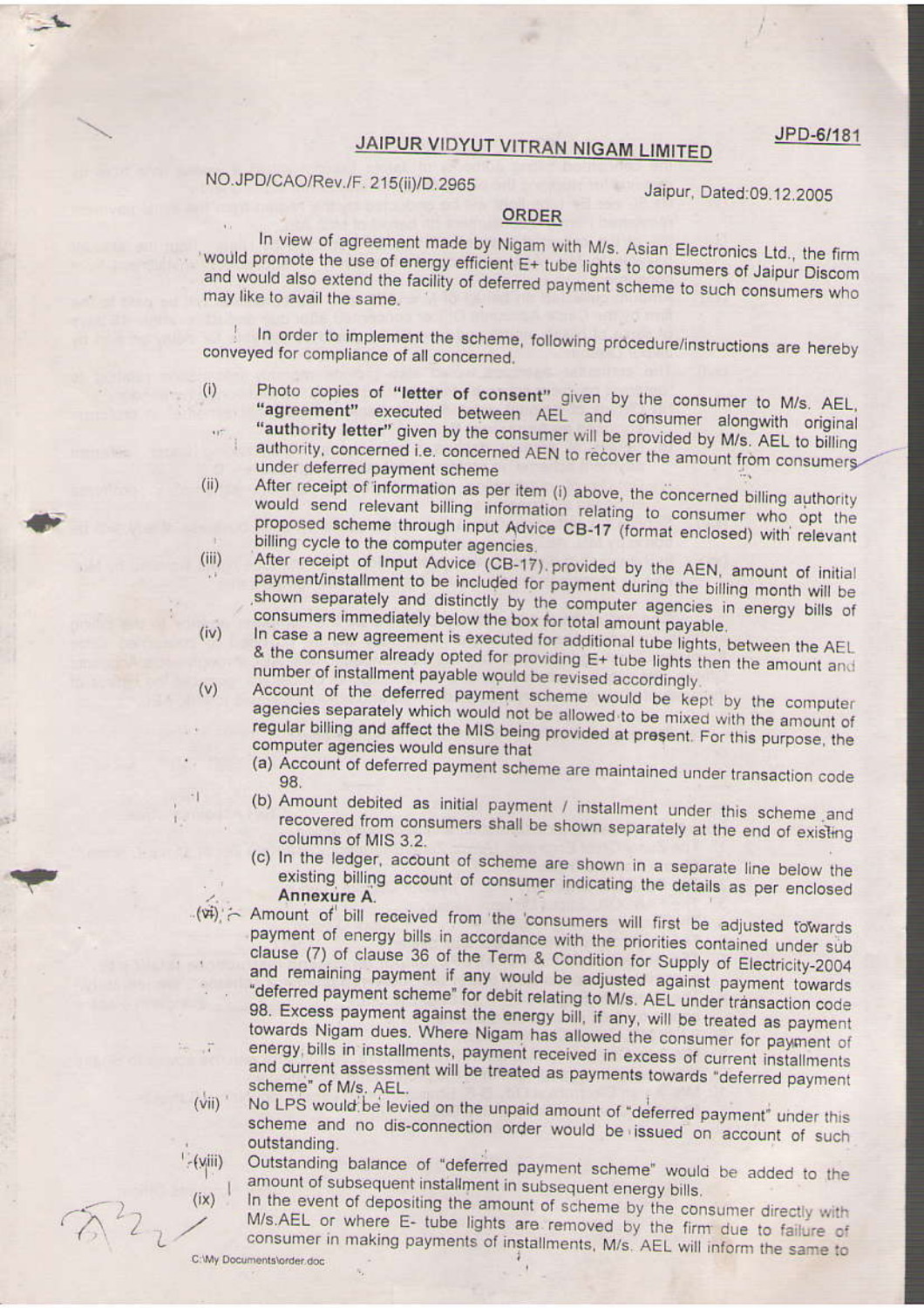the concerned billing authority of Jaipur Discom within a weeks time from its removal for stopping the billing of such installments subsequently.

- Rs.5/- per E+ tube light will be deducted by the Nigam from the initial payment  $(x)$ recovered from the consumers on behalf of M/s. AEL.
- 6% of the collected amount will also be deducted by Nigam from the amount  $(x_i)$ . payable to M/s. AEL on account of recovery of subsequent installment from consumers
- Amount collected on behalf of M/s. AEL from the consumer will be paid to the  $(xii)$ firm by the Circle Accounts Officer concerned after due deduction within 45 days of close of billing month and no interest would be payable for delay on part by Jaipur Discom.
- The computer agencies would also provide monthly information relating to  $(xiii)$ "deferred payment scheme" in three hard copies, as mentioned hereunder:-
	- (a) Details of amount debited under "deferred payment scheme" in proforma enclosed as Annexure- B.
	- (b) Details of amount debited / collected and outstanding under "deferred payment scheme" in proforma enclosed as Annexure - C.
	- (c) Details of outstanding under "deferred payment scheme" in proforma enclosed as Annexure - D.
- Service tax, other charges & duties applicable on such business, if any, will be  $(xiv)$ borne by M/s. AEL.
- (xv) In the event of disputes over quality/efficiency of the tube lights supplied by M/s. AEL to consumer, Nigam will not be responsible for the same.

One set of hard copy will be provided by the computer agency to the billing authority concerned, second set of hard copy will be provided to concerned circle Accounts Officer and the third copy will be provided to M/s. AEL through circle Accounts Officer. The sub-divisional officer and circle Accounts Officer will reconcile the figures of the amount of such recovery indicated in MIS and amount payable to M/s. AEL.

The order will come into force with immediate effect.

 $2721$ (A. K. Jain)

**Chief Accounts Officer** 

Copy to the following for information and necessary action :-

1. The Zonal Chief Engineer, (Alwar Zone/Bharatpur Zone/Kota Zone), Jaipur Discom, Jaym Alwar/Bharatpur/Kota

- 2. The Dy. Chief Engineer( ), Jaipur Discom, Jaipur.
- 3. The FA&COA, Jaipur Discom, Jaipur.
- 4. The Superintending Engineer( ), Jaipur Discom,
- 5. The Sr. Accounts Officer/Accounts officer(  $)$ , JPD.
- 6. The Accounts Officer(A/Cs), JPD, Jaipur for issuing instructions relating to procedure of accounting under the "deferred payment scheme", immediately.
- 7. The Executive Engineer( copies for their Assistant Engineers.
- 8. PA to MD, Jaipur Discom, Jaipur.

**C. Why Documentaly** 

- 9. M/s.Aditi Computers/M/s. Softtech Computers, Jaipur/Kota with the advise to please make necessary modification in the programme accordingly.
- 10. M/s. Asian Electronics Ltd., B-8, Bhawani Singh Lane, Opp. Nehru Sahakar Bhawan, C-scheme, Jaipur-302 001.

 $\frac{1}{2} \frac{1}{2} \frac{1}{2} \frac{1}{2} \frac{1}{2} \frac{1}{2} \frac{1}{2} \frac{1}{2} \frac{1}{2} \frac{1}{2} \frac{1}{2} \frac{1}{2} \frac{1}{2} \frac{1}{2} \frac{1}{2} \frac{1}{2} \frac{1}{2} \frac{1}{2} \frac{1}{2} \frac{1}{2} \frac{1}{2} \frac{1}{2} \frac{1}{2} \frac{1}{2} \frac{1}{2} \frac{1}{2} \frac{1}{2} \frac{1}{2} \frac{1}{2} \frac{1}{2} \frac{1}{2} \frac{$ 

 $(45)$ 

Chief Accounts Officer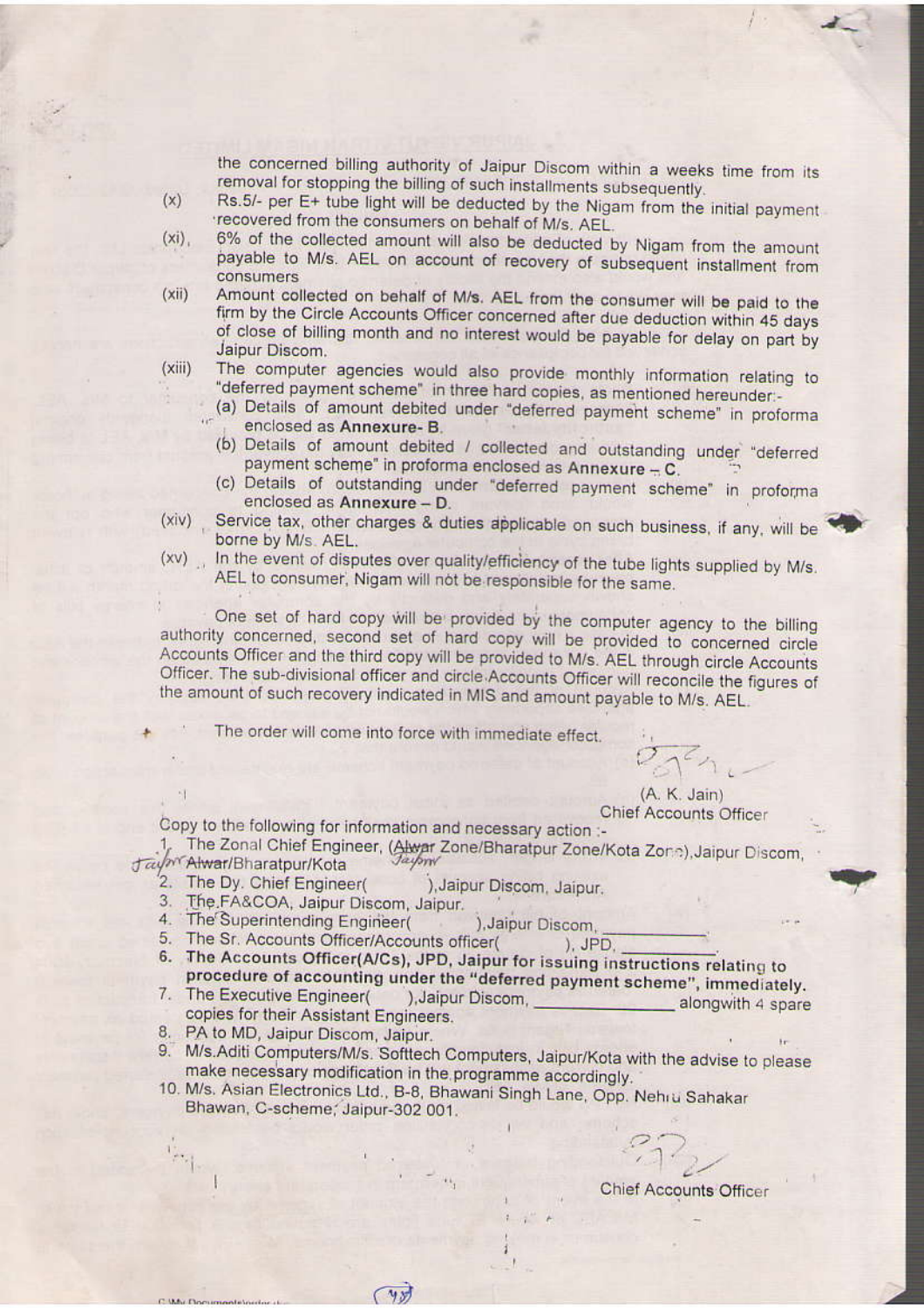| Form CB-17                                                                                                                      | Page No. | Bill group                                |                                                                                   | $\infty$                |  |
|---------------------------------------------------------------------------------------------------------------------------------|----------|-------------------------------------------|-----------------------------------------------------------------------------------|-------------------------|--|
| Advice for debiting the amount in "Deferred Payment Scheme"<br>Jaipur Vidyut Vitran Nigam Limited<br>under transaction code 98. |          | Billing month<br>Sub-division<br>SDO Code | (first subsequent<br>installment<br>monthly                                       |                         |  |
|                                                                                                                                 |          |                                           | installment)<br>payment                                                           | 6                       |  |
|                                                                                                                                 |          |                                           | Total amount recoverable   Amount of initial   Total amount of No. of installment | $\overline{5}$          |  |
|                                                                                                                                 |          |                                           | Action code<br>ă                                                                  |                         |  |
|                                                                                                                                 |          | <b>Division</b>                           | A/c No.                                                                           | S.                      |  |
|                                                                                                                                 |          |                                           | S.No. Binder No.                                                                  | $\overline{\mathbf{r}}$ |  |
|                                                                                                                                 | Book No. | Circle                                    |                                                                                   |                         |  |

 $\ddot{\cdot}$ 

 $\frac{1}{2}$ 

 $\ddot{i}$ 

 $\frac{12}{1}$ 

Note:- 1) All columns are to be filled.

 $\ddot{\ddot{\imath}}$ 

ï

 $\vec{r}_{\rm H}$ 

2) Amount of initial payment will be debited as first installment.<br>3) Amount of subsequent monthly installment will be debited from subsequent bills.<br>4) Action code :- F = Fresh Advice

C = Correction Advice<br>D = Delete Advice

'n

 $\frac{1}{1-x}$ 

Assistant Engineer (<br>JVVNL

ý.

C/My Documents B N S. doe